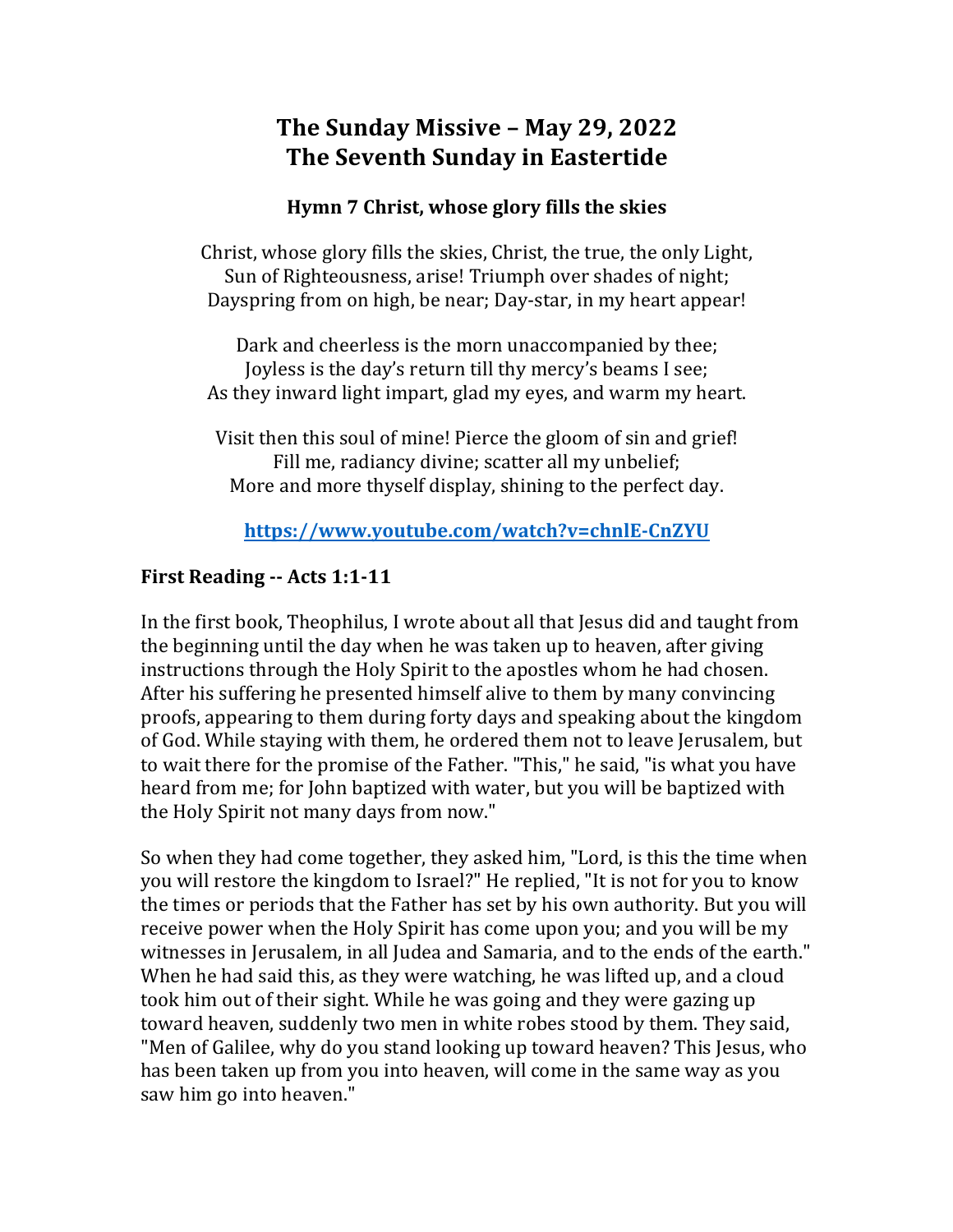#### **Psalm 47**

Clap your hands, all you peoples<sup>\*</sup> Shout to God with a cry of joy.

For the Lord Most High is to be feared<sup>\*</sup> Who is the great ruler over all the *earth.*

Who will subdue the peoples<sup>\*</sup> And the nations turn to righteousness.

He chooses our inheritance for us<sup>\*</sup> The pride of Jacob whom he loves.

God has gone up with a shout\* The Lord with the sound of the ram's-horn.

Sing praises to God, sing praises<sup>\*</sup> Sing praises to the Lord, sing praises.

For God is ruler of all the earth<sup>\*</sup> Sing praises with all your skill.

God will reign over the nations<sup>\*</sup> God sits upon a holy throne.

The nobles of the peoples will gather together<sup>\*</sup> *With the people of the God of Abraham.*

For the rulers of the earth belong to God<sup>\*</sup> **And the Lord will be highly** *exalted forever.*

## **Second Reading -- Ephesians 1:15-23**

I have heard of your faith in the Lord Jesus and your love toward all the saints, and for this reason I do not cease to give thanks for you as I remember you in my prayers. I pray that the God of our Lord Jesus Christ, the Father of glory, may give you a spirit of wisdom and revelation as you come to know him, so that, with the eyes of your heart enlightened, you may know what is the hope to which he has called you, what are the riches of his glorious inheritance among the saints, and what is the immeasurable greatness of his power for us who believe, according to the working of his great power. God put this power to work in Christ when he raised him from the dead and seated him at his right hand in the heavenly places, far above all rule and authority and power and dominion, and above every name that is named, not only in this age but also in the age to come. And he has put all things under his feet and has made him the head over all things for the church, which is his body, the fullness of him who fills all in all.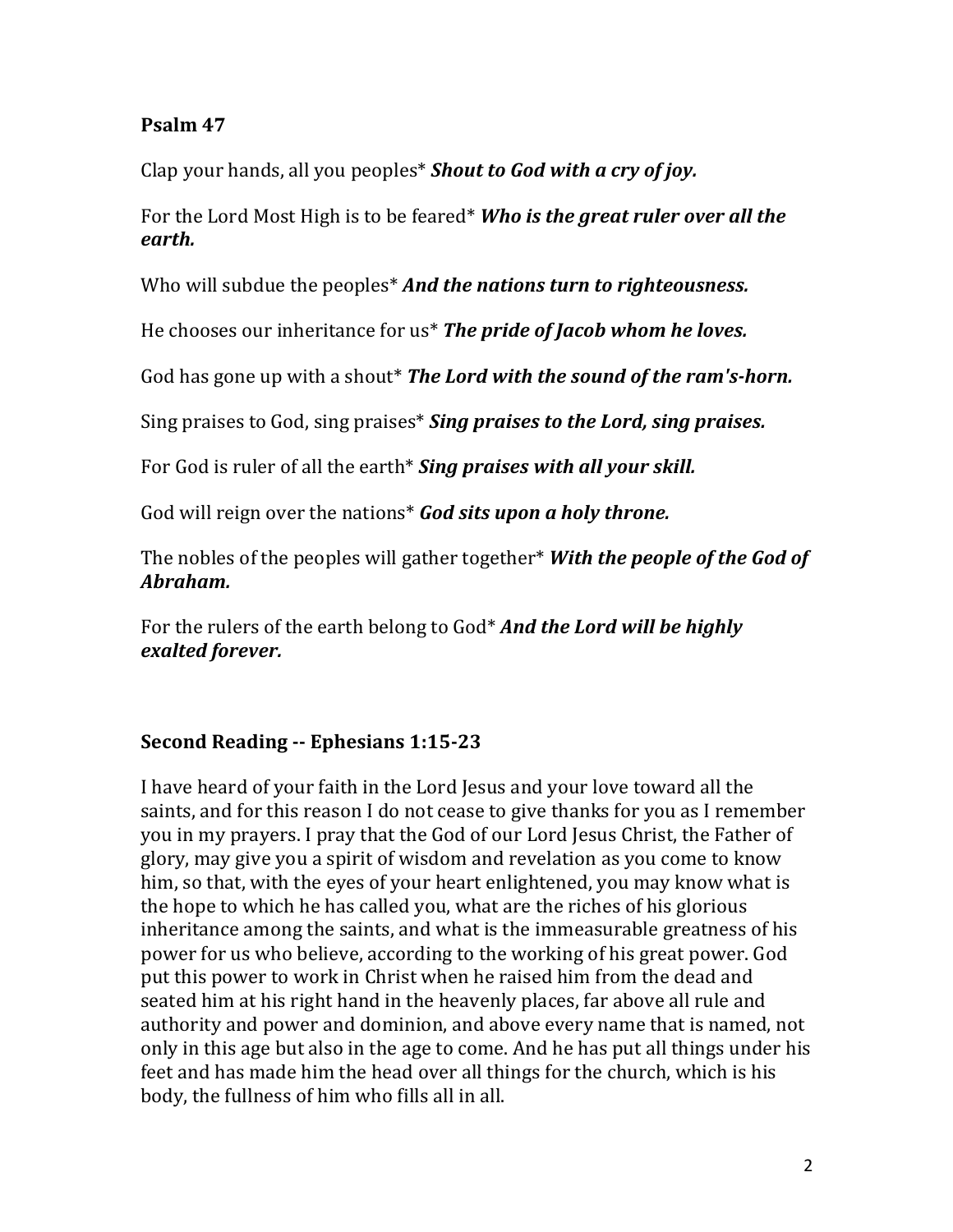#### **Hymn 480 When Jesus Left His Father's Throne**

When Jesus left his Father's throne, he chose an humble birth; Like us, unhonoured and unknown, he came to dwell on earth. Like him, may we be found below in wisdom's paths of peace; Like him in grace and knowledge grow as years and strength increase.

Sweet were his words, and kind his look, when mothers round him pressed; Their infants in his arms he took, and on his bosom blessed. Safe from the world's alluring harms, beneath his watchful eye, Thus in the circle of his arms, may we forever lie.

When Jesus into Zion rode, the children sang around; For joy they plucked the palms and strowed their garments on the ground. Hosanna our glad voices raise, hosanna to our King! Should we forget our Saviour's praise, the stones themselves would sing.

## **https://www.youtube.com/watch?v=74kyfROS4q8**

#### **Gospel Reading -- Luke 24:44-53**

Jesus said to his disciples, "These are my words that I spoke to you while I was still with you-- that everything written about me in the law of Moses, the prophets, and the psalms must be fulfilled." Then he opened their minds to understand the scriptures, and he said to them, "Thus it is written, that the Messiah is to suffer and to rise from the dead on the third day, and that repentance and forgiveness of sins is to be proclaimed in his name to all nations, beginning from Jerusalem. You are witnesses of these things. And see, I am sending upon you what my Father promised; so stay here in the city until you have been clothed with power from on high."

Then he led them out as far as Bethany, and, lifting up his hands, he blessed them. While he was blessing them, he withdrew from them and was carried up into heaven. And they worshiped him, and returned to Jerusalem with great joy; and they were continually in the temple blessing God.

#### **What's Up? -- Easter 7C - Ascension**

We've been reveling in the wondrous news of Easter for forty days now, enjoying the annual honeymoon of Christianity and smiling because we know that "Christos Anesti, mos def Anesti." The actual forty days were up on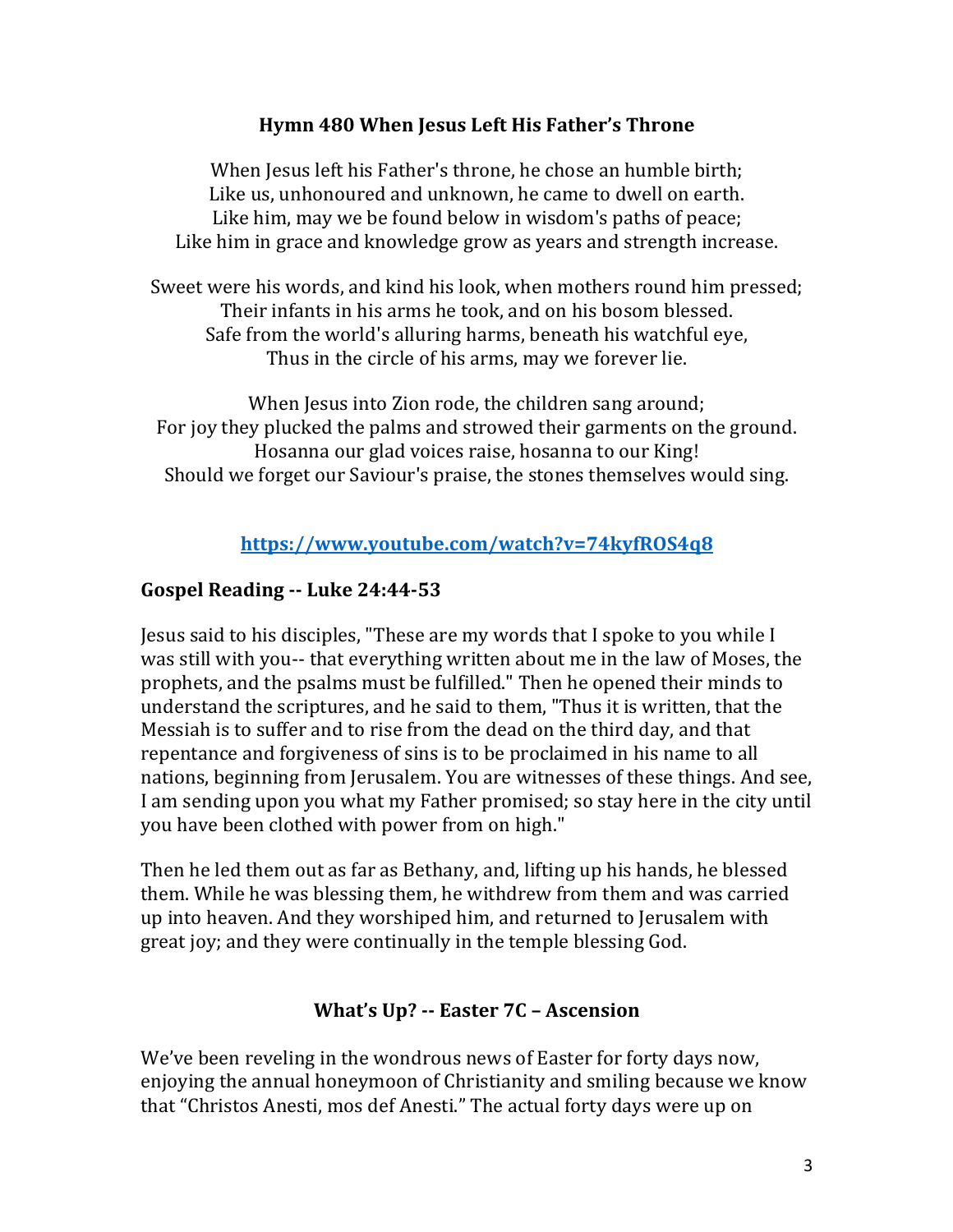Thursday, the Feast of the Ascension, celebrating the time when Jesus was whooshed up in a cloud from Jerusalem after telling the disciples to be patient and wait. How thrilling, and how frustrating for them. But wait, isn't this the time when you were going to set everything right? ...Master? ...my Lord and my God?

So there they all are, looking up, when a couple of strangers come along and join them – like they do in New York: "Hey, what are we looking at?" The strangers are wearing white robes, so we know they're important – probably angels. One nudges a disciple in the ribs, but without waiting for an answer (angels being angels, they already know all the answers), they crack wise: "Don't worry about Jesus, he'll come back in just the same way he left." Well that's a big help... What are we supposed to do? Forty days of excitement about the resurrection of Jesus from his tomb and now, "He'll be back?"

Predictably, there is a large measure of denial. He's not dead. Jesus even validates this by showing up – appearing in the Upper Room and on the beach – easing the pain of loss. Inevitably the forty days are up and we have to let go of him. How often do we tell each other, when a loved one dies, "We'll be together again one day or, "She's gone to be with her loved ones again?" As Sam Cooke sang, "I'm going home one of these days, to see the ones I love so dear; but meanwhile, I got to work right here. That's the sound of the man working on the chain gang." Here is where we have to do our faithful work.

Yes, meanwhile, it's time to get back to the business of living. We know our redeemer lives and will come again, but while we live, we have to act. God is present when people are feeding each other and caring for one another, not just when they're theologizing. That's what the book of Acts is all about. The agenda, the theme of Acts is to move us from the wondrous story of the incarnation and ministry and teaching of God's very self among us, into the life we are meant to live, propelled by the Spirit. That's the part we have in us, the stuff we're made of, our soul food.

Our readings today ring out with news and promises of the reign of God. They are precious, uplifting and wondrous convictions to hold: "Jesus will come; clap your hands and shout for joy, for the Lord will be highly exalted; may you know the hope to which God has called you and the riches of God's glorious inheritance; all must be fulfilled."

But surely we can be forgiven -- this decade, this year, this week -- if we cry out in response: "When, when and double-when?" On Memorial Day, we remember those who also gave their lives that others might live; that we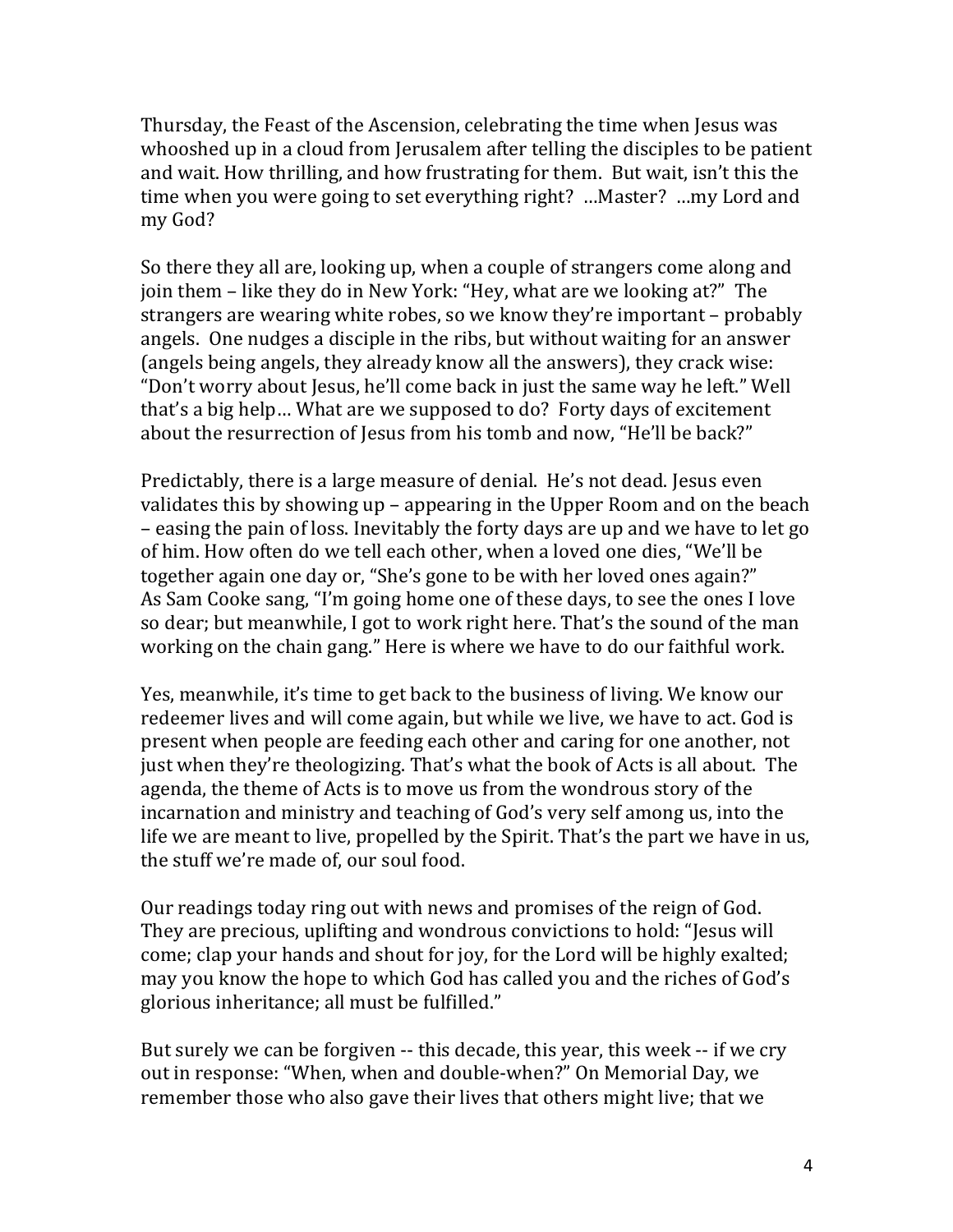might live. And our gratitude is surely informed by the result of their intention: they gave their lives that we might more peaceably live. Those of us who are parents and grandparents are oh so thankful too that such sacrifices are not being demanded today. But one look at Eastern Europe and all too many other places in the world makes it plain that such things are far from unimaginable.

What we do have is martyrs. These are victims of the false idols of our pride: Shamefully-treated would-be immigrants; Profiled, disenfranchised and overpoliced people of color; Uninformed, misinformed, defiant spreaders of disease; And most outrageously of all, children and their teachers in our schools whose lives are scattered to dust like dandelions in a high wind. Our pride and insistence on so-called rights continue to make it ever easier for evil thoughts to become horrible actions. The answer is not a question of taking away rights; it's a question of addressing wrongs.

And yet we hear people say, "Don't politicize this latest tragedy." In what many of us see as the most articulate political act in history, Jesus gave away his life to show us how love and compassion surpass even death. The least we can do is forfeit one of our hobbies for the sake of sanity and safety. There is nothing more political than innocent lives being destroyed because people in power defiantly refuse to act.

We hear people say, "It's a mental health issue." Oh please. Mental health issues have been around since the dawn of time. And people with mental health issues have always been more likely to suffer violence than cause it. But now, when someone who is homicidally sociopathic has the so-called 'right' to buy and bear automatic weapons, calling gun violence a 'mental health issue' is just a complicit lie.

For all of us teacher families, whether we or our loved ones have ever stood in front of a classroom, this experience is truly devastating. The anguish, the outrage, the cynicism and outright fear that threaten us so often these days poisons our ability to live peacefully and creatively into our calling and fills our lives with grief and doubt. There have been 27 school shootings this year in this country, and we hear people talk about 'psychic numbness.' Teachers and school families aren't numb; they're terrified; they're daily hostages.

We hear people say, "Our thoughts and prayers are with them." Thoughts and prayers are good, but what we need is action. God works through us. Those who talk about thoughts and prayers but whose actions not only fail to address, but clearly indicate refusal to address present problems and change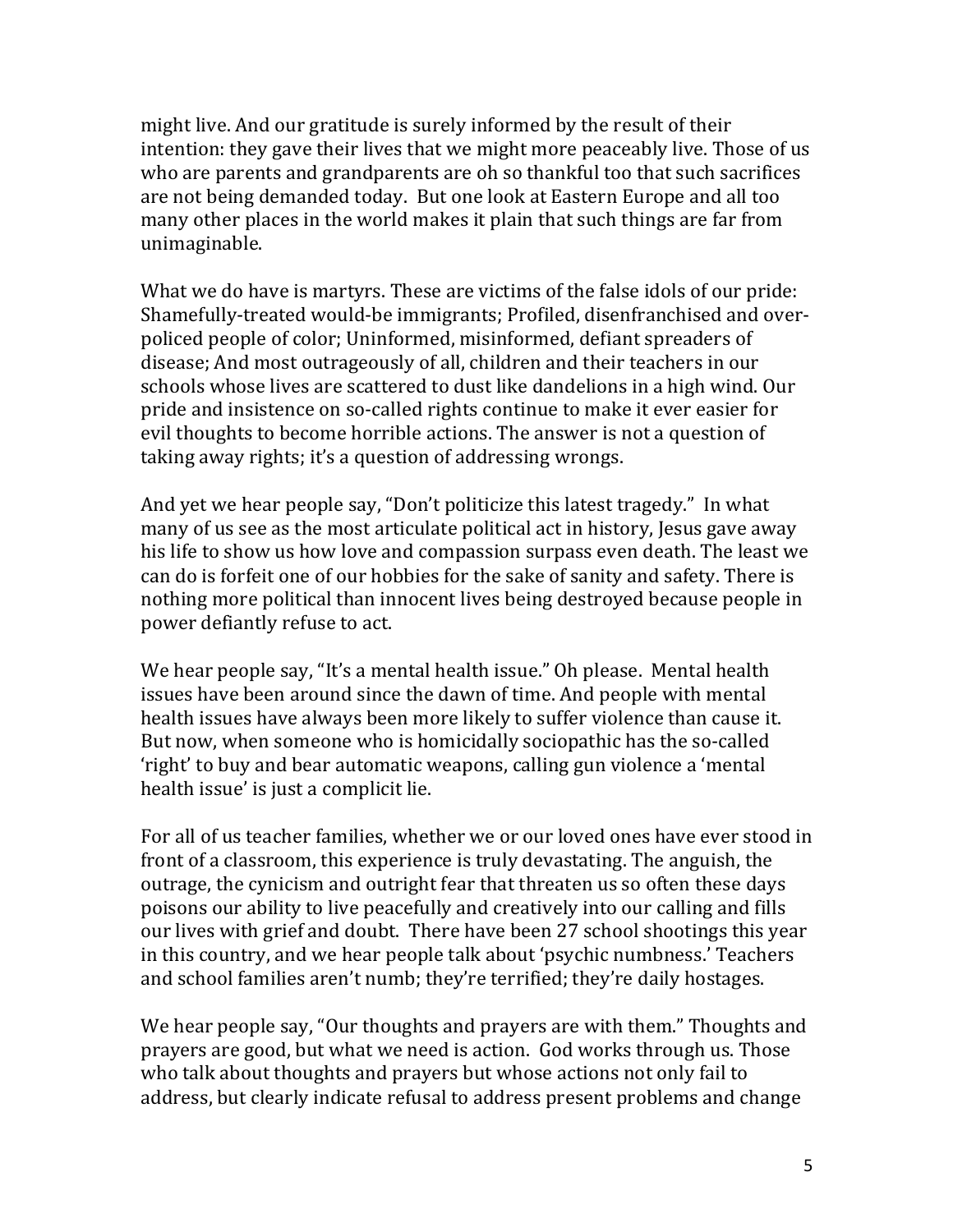our culture are not working for the kingdom; they are not following in the footsteps of Jesus. Let's face it, they are ungodly. And like the drunken man who demands salvation of the deity, God puts their thoughts and prayers on hold.

May God grant us the courage to change this nation and culture of ours and the grace to throw off this horrifying and tragedy-perpetuating addiction we have to the gun. It is not about losing our rights or having the government take away our guns, it is about giving them up for the sake of our community — of our nation. Let's face it, we the people have forfeited the right to have guns without strict gun control. So, we must elect people who will pass the darn laws and get them enforced and let the rest of us get on with the complicated business of living. And let our police do their job of protecting and serving instead of what our inaction has forced them to do, which is to bully and lie about it.

As Christ has ascended, God's self has gone back to its original nature - the cosmic completeness of all matter and being -- after making it clear to us that we are indeed each one of us parts of this whole. But while we are here, in human history, just as God, in the person of Jesus was here in human history, we are meant to act. We are meant to teach one another, to find new ways of caring for one another and healing one another as long as we shall live. There'll be plenty of time for loafing 'round the throne later; but meanwhile, it's time to start providing for our family.

#### **Hymn 450 All hail the power of Jesus name**

All hail the power of Jesus' Name! Let angels prostrate fall; Bring forth the royal diadem, and crown him Lord of all!

Crown him ye martyrs of our God, who from his altar call: Praise him whose way of pain ye trod, and crown him Lord of all!

Sinners, whose love can ne'er forget the wormwood and the gall, Go, spread your trophies at his feet, and crown him Lord of all!

Let every kindred, every tribe, on this terrestrial ball, To him all majesty ascribe, and crown him Lord of all!

**https://www.youtube.com/watch?v=GKOVqFcdEgU**